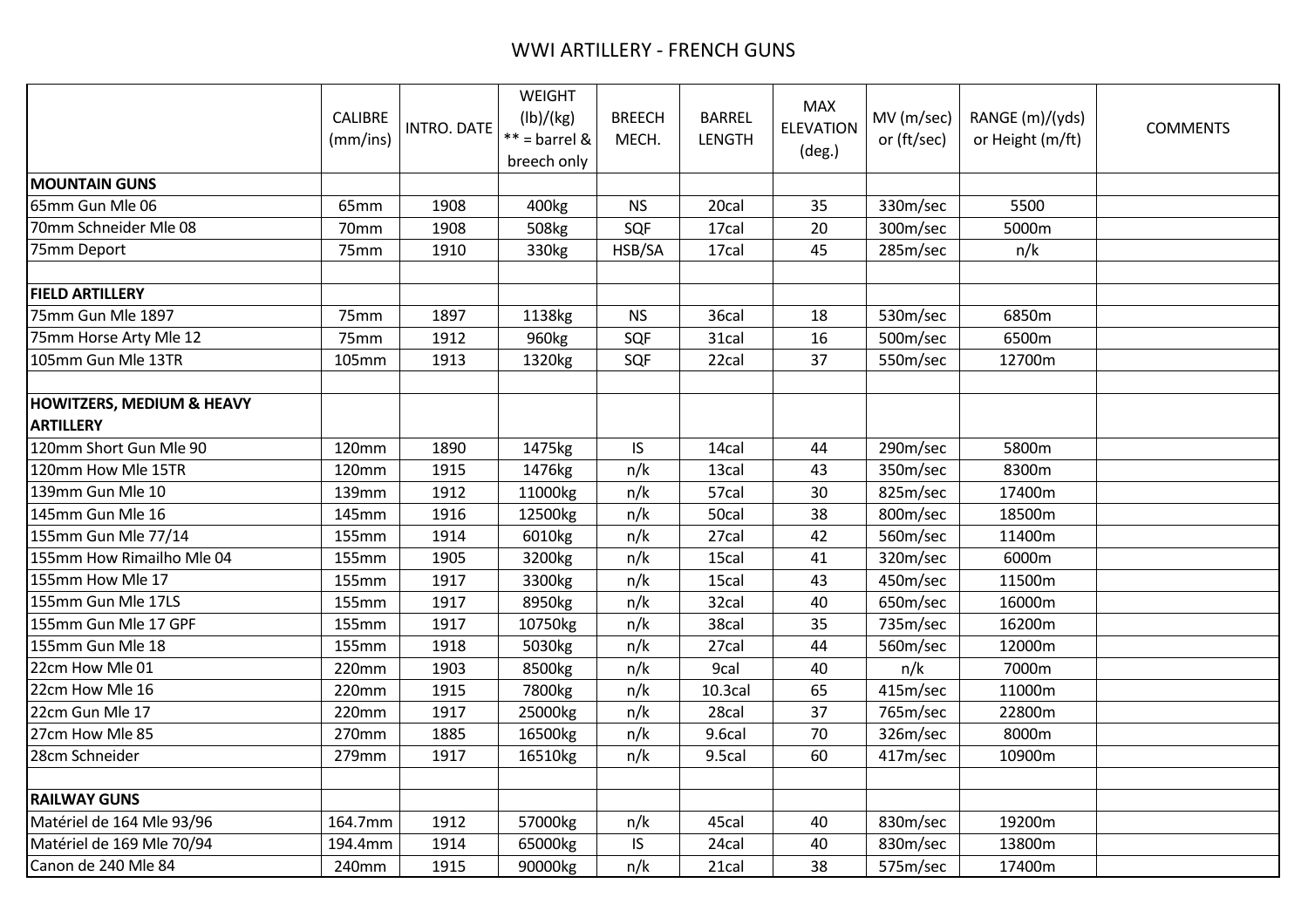## WWI ARTILLERY - FRENCH GUNS

|                                    | <b>CALIBRE</b><br>(mm/ins) | <b>INTRO. DATE</b> | <b>WEIGHT</b><br>(lb)/(kg)<br>$**$ = barrel &<br>breech only | <b>BREECH</b><br>MECH. | <b>BARREL</b><br><b>LENGTH</b> | <b>MAX</b><br><b>ELEVATION</b><br>$(\text{deg.})$ | MV (m/sec)<br>or (ft/sec) | RANGE (m)/(yds)<br>or Height (m/ft) | <b>COMMENTS</b>      |
|------------------------------------|----------------------------|--------------------|--------------------------------------------------------------|------------------------|--------------------------------|---------------------------------------------------|---------------------------|-------------------------------------|----------------------|
| Canon de 240 Mle 93/96             | 240mm                      | 1915               | 141000kg                                                     | n/k                    | 31cal                          | 35                                                | 840m/sec                  | 22700m                              |                      |
| Matériel de 274 Mle 87/93          | 274mm                      | 1916               | 152000kg                                                     | n/k                    | 45cal                          | 40                                                | 758m/sec                  | 26400m                              |                      |
| Canon de 285 Mle 17                | 285mm                      | 1917               | 152000kg                                                     | n/k                    | 38cal                          | 40                                                | 740m/sec                  | 27400m                              |                      |
| Matériel de 305 Mle 93/96          | 305mm                      | 1915               | 178000kg                                                     | IS                     | 30cal                          | 40                                                | 795m/sec                  | 27500m                              |                      |
| Canon de 305 Mle 06                | 305mm                      | 1916               | 178000kg                                                     | n/k                    | 38cal                          | 40                                                | 674m/sec                  | 28100m                              |                      |
| Matériel de 305 Mle 06/10          | 305mm                      | 1916               | 208000kg                                                     | n/k                    | 45cal                          | 38                                                | 859m/sec                  | 30800m                              |                      |
| Matériel de 320 Mle 74             | 320mm                      | 1915               | 162000kg                                                     | n/k                    | 30cal                          | 40                                                | 675m/sec                  | 24800m                              |                      |
| Canon de 320 Mle 17                | 320mm                      | 1917               | 178000kg                                                     | n/k                    | 35cal                          | 40                                                | 690m/sec                  | 28200m                              |                      |
| Canon de 340 Mle 84                | 340mm                      | 1917               | 187000kg                                                     | n/k                    | 28cal                          | 40                                                | 580m/sec                  | 18300m                              |                      |
| Canon de 340 Mle 93                | 340mm                      | 1917               | 183000kg                                                     | n/k                    | 35cal                          | 40                                                | 740m/sec                  | 26880m                              |                      |
| Matériel de 340 Mle 12             | 340mm                      | 1915               | 270000kg                                                     | n/k                    | 45cal                          | 37                                                | 927m/sec                  | 37600m                              | <b>Sliding Mount</b> |
| Matériel de 340 Mle 12             | 340mm                      | 1915               | 164000kg                                                     | n/k                    | 45cal                          | 42                                                | 920m/sec                  | 44400m                              | <b>Rolling Mount</b> |
| Canon de 370 Mle 75/79             | 370mm                      | 1915               | 250000kg                                                     | n/k                    | 24cal                          | 40                                                | 600m/sec                  | 24000m                              |                      |
| Matériel de 370 Mle 15             | 370mm                      | 1917               | 130000kg                                                     | n/k                    | 25cal                          | 65                                                | 535m/sec                  | 14600m                              |                      |
| Matériel de 400 Mle 15/16          | 400mm                      | 1917               | 140000kg                                                     | n/k                    | 25cal                          | 65                                                | 530m/sec                  | 16000m                              |                      |
| Obusier de 520                     | 520mm                      | 1918               | 260000kg                                                     | n/k                    | 16cal                          | 60                                                | 450m/sec                  | 14600m                              |                      |
|                                    |                            |                    |                                                              |                        |                                |                                                   |                           |                                     |                      |
| <b>COAST ARTILLERY</b>             |                            |                    |                                                              |                        |                                |                                                   |                           |                                     |                      |
| Canon G de côte de 95 mm Mle. 1893 | 95mm                       | 1893               | 1800kg                                                       | n/k                    | 26cal                          | 32                                                | 444m/sec                  | 9500m                               | Anti-torpedo boat    |
| 15cm Mle.1893                      | 150mm                      | 1893               | 265000kg                                                     | n/k                    | 12cal                          | 60                                                | 420m/sec                  | 10400m                              |                      |
| 270mm Mortier de Cote Mle 1893     | 270mm                      | 1889               | 5800kg**                                                     | n/k                    | 12.4cal                        | 60                                                | 420m/sec                  | 10400m                              |                      |
|                                    |                            |                    |                                                              |                        |                                |                                                   |                           |                                     |                      |
| <b>ANTI - AIRCRAFT GUNS</b>        |                            |                    |                                                              |                        |                                |                                                   |                           |                                     |                      |
| 75mm Gun Mle 1897                  | 75mm                       | 1897               | 1138kg                                                       | <b>NS</b>              | 36cal                          | 18                                                | 530m/sec                  | n/k                                 |                      |
|                                    |                            |                    |                                                              |                        |                                |                                                   |                           |                                     |                      |
| <b>AIRCRAFT GUNS</b>               |                            |                    |                                                              |                        |                                |                                                   |                           |                                     |                      |
| <b>NONE</b>                        |                            |                    |                                                              |                        |                                |                                                   |                           |                                     |                      |
|                                    |                            |                    |                                                              |                        |                                |                                                   |                           |                                     |                      |
| <b>MISCELLANEOUS</b>               |                            |                    |                                                              |                        |                                |                                                   |                           |                                     |                      |
| 37mm M1916TR                       | 37mm                       | 1916               | 117kg                                                        | <b>NS</b>              | 22cal                          | 21                                                | 402m/sec                  | 2400m                               | Trench cannon        |
| 37mm Puteaux SA 18                 | 37mm                       | n/k                | n/k                                                          | n/k                    | 21cal                          | n/k                                               | n/k                       | n/k                                 | For Renault FT Tank  |